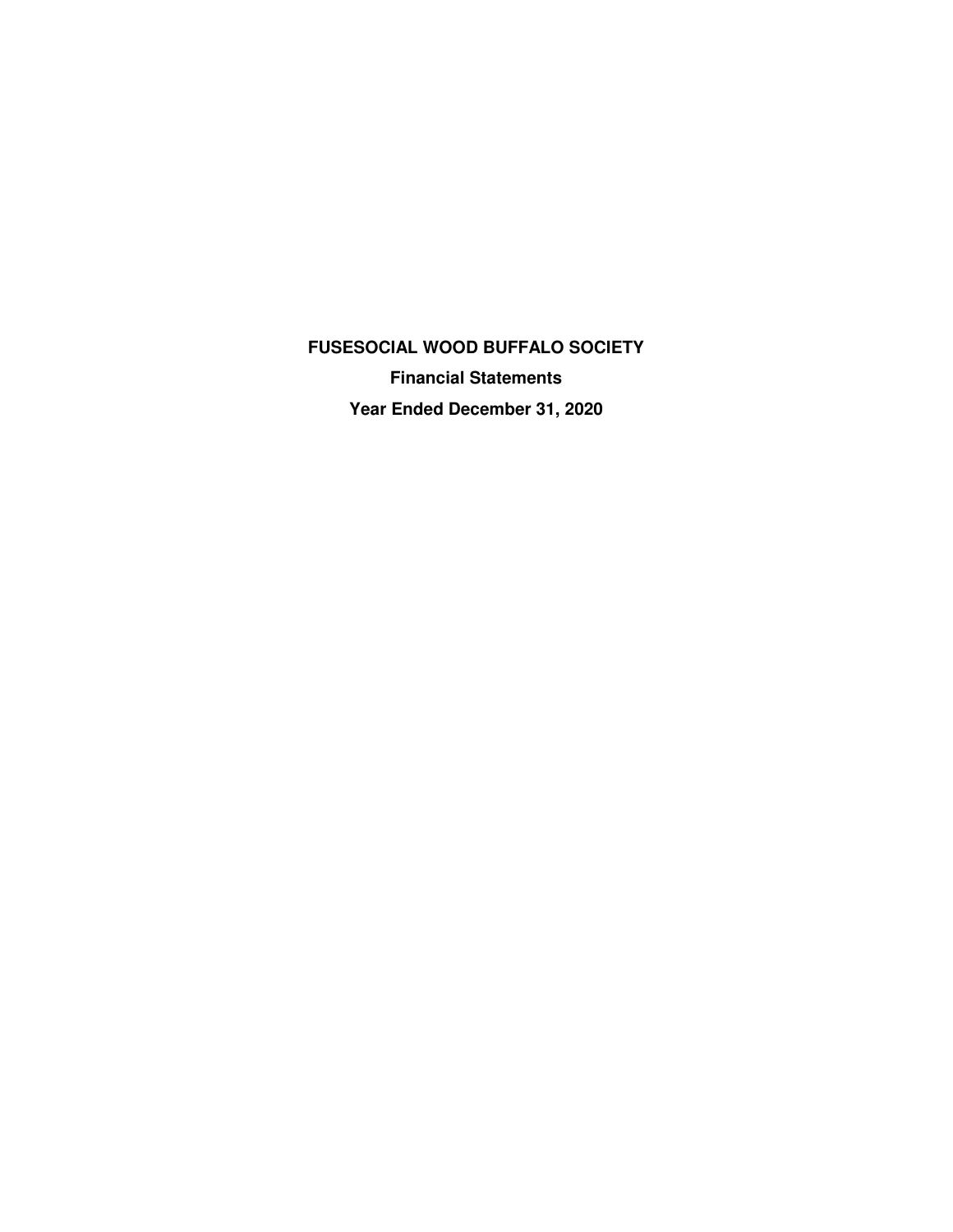# **FUSESOCIAL WOOD BUFFALO SOCIETY Index to Financial Statements Year Ended December 31, 2020**

|                                        | Page           |
|----------------------------------------|----------------|
| <b>INDEPENDENT AUDITOR'S REPORT</b>    | $1 - 2$        |
| <b>FINANCIAL STATEMENTS</b>            |                |
| Statement of Revenues and Expenditures | 3              |
| <b>Statement of Financial Position</b> | $\overline{4}$ |
| Statement of Changes in Net Assets     | 5              |
| <b>Statement of Cash Flows</b>         | 6              |
| Notes to Financial Statements          | 7 - 12         |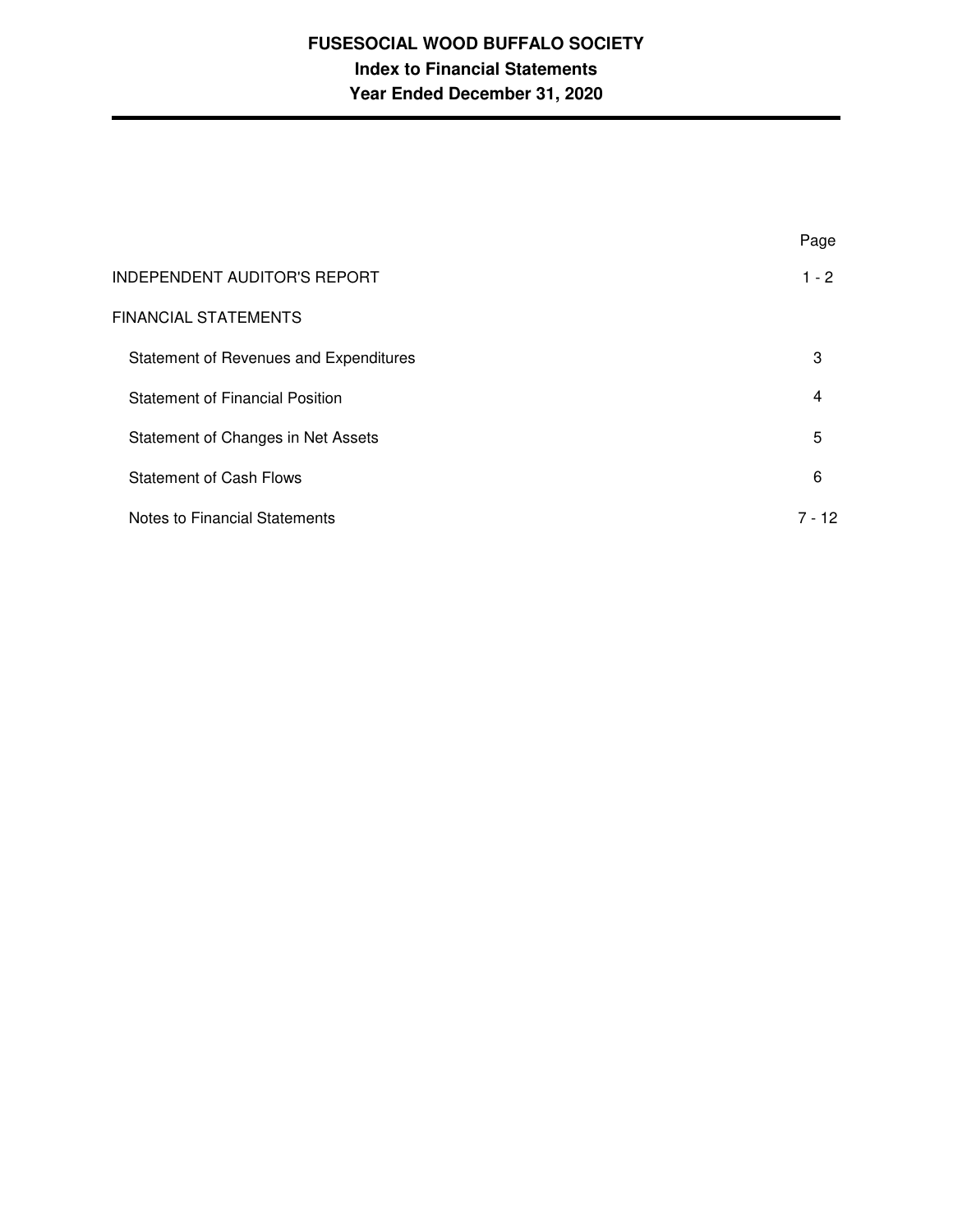# **INDEPENDENT AUDITOR'S REPORT**

To the Members of FuseSocial Wood Buffalo Society

# **Opinion**

We have audited the financial statements of FuseSocial Wood Buffalo Society (the Society), which comprise the statement of financial position as at December 31, 2020, and the statements of revenues and expenditures, changes in net assets and cash flows for the year then ended, and notes to the financial statements, including a summary of significant accounting policies.

In our opinion, the accompanying financial statements present fairly, in all material respects, the financial position of the Society as at December 31, 2020, and the results of its operations and cash flows for the year then ended in accordance with Canadian accounting standards for not-for-profit organizations (ASNPO).

## Basis for Opinion

We conducted our audit in accordance with Canadian generally accepted auditing standards. Our responsibilities under those standards are further described in the Auditor's Responsibilities for the Audit of the Financial Statements section of our report. We are independent of the Society in accordance with ethical requirements that are relevant to our audit of the financial statements in Canada, and we have fulfilled our other ethical responsibilities in accordance with these requirements. We believe that the audit evidence we have obtained is sufficient and appropriate to provide a basis for our opinion.

# Responsibilities of Management and Those Charged with Governance for the Financial Statements

Management is responsible for the preparation and fair presentation of the financial statements in accordance with ASNPO, and for such internal control as management determines is necessary to enable the preparation of financial statements that are free from material misstatement, whether due to fraud or error.

In preparing the financial statements, management is responsible for assessing the Society's ability to continue as a going concern, disclosing, as applicable, matters related to going concern and using the going concern basis of accounting unless management either intends to liquidate the Society or to cease operations, or has no realistic alternative but to do so.

Those charged with governance are responsible for overseeing the Society's financial reporting process.

# Auditor's Responsibilities for the Audit of the Financial Statements

Our objectives are to obtain reasonable assurance about whether the financial statements as a whole are free from material misstatement, whether due to fraud or error, and to issue an auditor's report that includes our opinion. Reasonable assurance is a high level of assurance, but is not a guarantee that an audit conducted in accordance with Canadian generally accepted auditing standards will always detect a material misstatement when it exists. Misstatements can arise from fraud or error and are considered material if, individually or in the aggregate, they could reasonably be expected to influence the economic decisions of users taken on the basis of these financial statements.

(continues)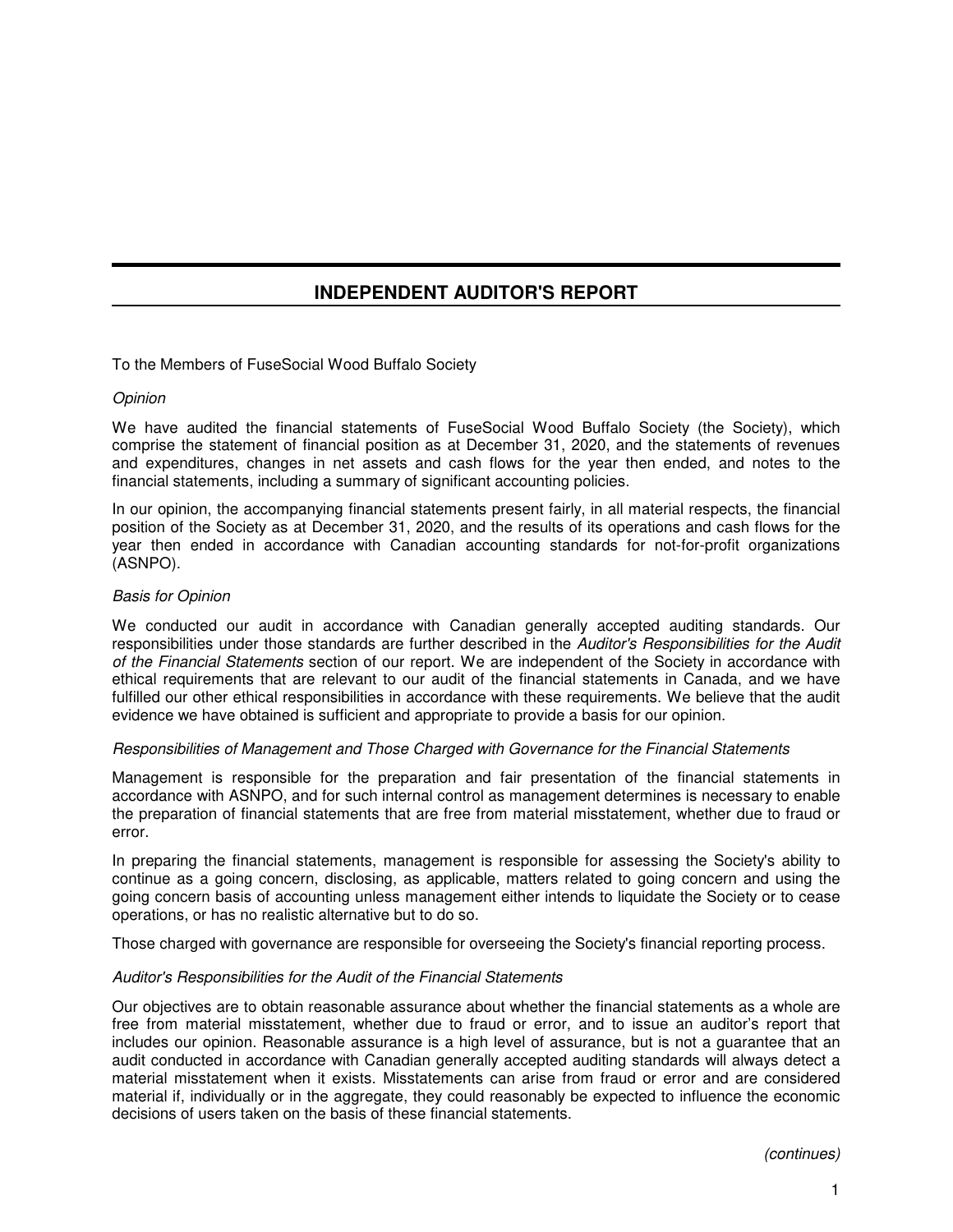Independent Auditor's Report to the Members of FuseSocial Wood Buffalo Society (continued)

As part of an audit in accordance with Canadian generally accepted auditing standards, we exercise professional judgment and maintain professional skepticism throughout the audit. We also:

- Identify and assess the risks of material misstatement of the financial statements, whether due to fraud or error, design and perform audit procedures responsive to those risks, and obtain audit evidence that is sufficient and appropriate to provide a basis for our opinion. The risk of not detecting a material misstatement resulting from fraud is higher than for one resulting from error, as fraud may involve collusion, forgery, intentional omissions, misrepresentations, or the override of internal control.
- Obtain an understanding of internal control relevant to the audit in order to design audit procedures that are appropriate in the circumstances, but not for the purpose of expressing an opinion on the effectiveness of the Society's internal control.
- Evaluate the appropriateness of accounting policies used and the reasonableness of accounting estimates and related disclosures made by management.
- Conclude on the appropriateness of management's use of the going concern basis of accounting and, based on the audit evidence obtained, whether a material uncertainty exists related to events or conditions that may cast significant doubt on the Society's ability to continue as a going concern. If we conclude that a material uncertainty exists, we are required to draw attention in our auditor's report to the related disclosures in the financial statements or, if such disclosures are inadequate, to modify our opinion. Our conclusions are based on the audit evidence obtained up to the date of our auditor's report. However, future events or conditions may cause the Society to cease to continue as a going concern.
- Evaluate the overall presentation, structure and content of the financial statements, including the disclosures, and whether the financial statements represent the underlying transactions and events in a manner that achieves fair presentation.

We communicate with those charged with governance regarding, among other matters, the planned scope and timing of the audit and significant audit findings, including any significant deficiencies in internal control that we identify during our audit.

Sherwood Park, Alberta GALLO LLP CHARTERED PROFESSIONAL ACCOUNTANTS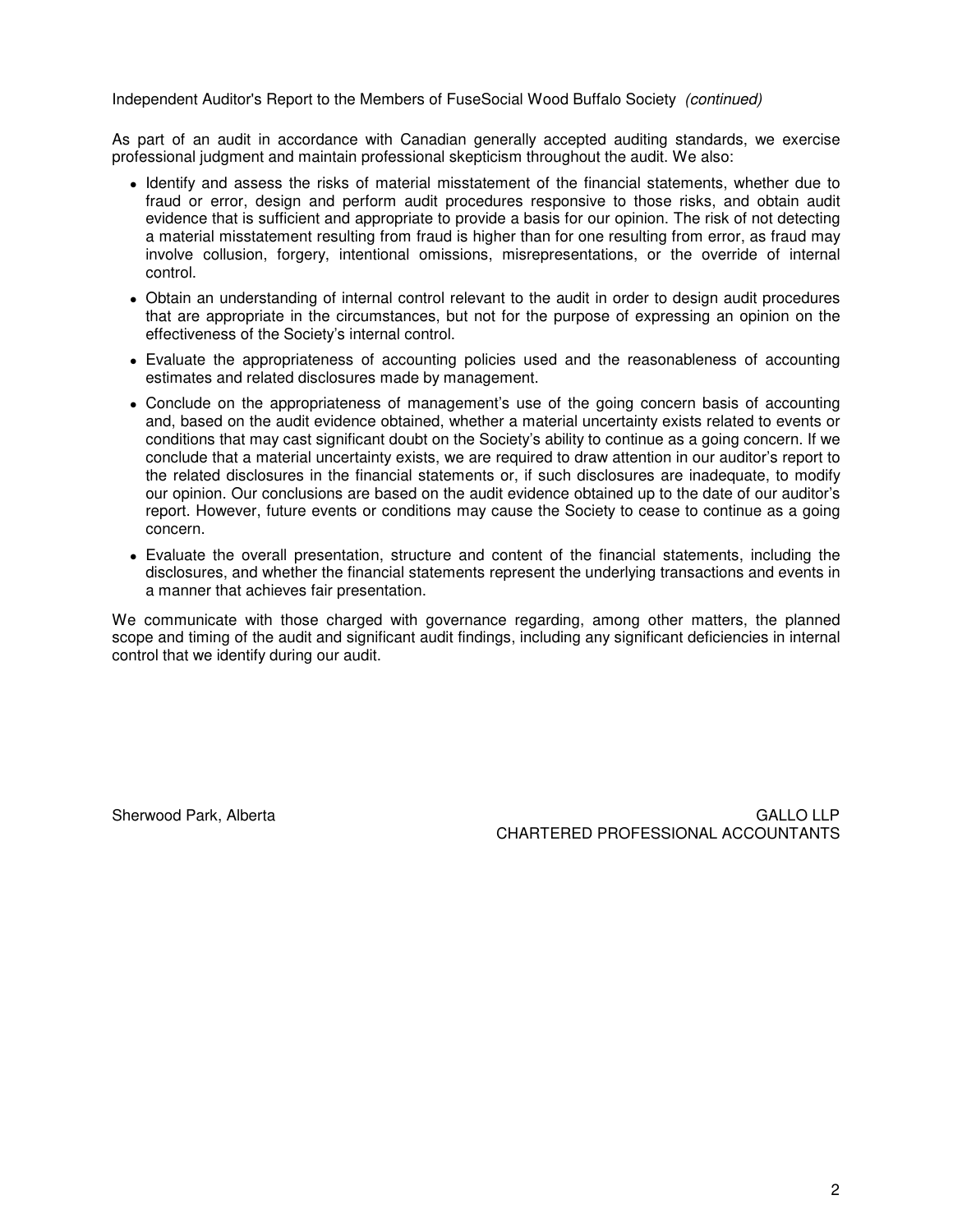# **FUSESOCIAL WOOD BUFFALO SOCIETY Statement of Revenues and Expenditures**

**Year Ended December 31, 2020**

|                                                                                | 2020            | 2019            |
|--------------------------------------------------------------------------------|-----------------|-----------------|
|                                                                                |                 |                 |
| <b>REVENUES</b>                                                                |                 |                 |
| Donations and grants                                                           | \$<br>1,148,456 | \$<br>1,108,726 |
| Events and program fees                                                        | 82,474          | 24,306          |
| Sponsorships                                                                   | 4,526           | 12,132          |
|                                                                                | 1,235,456       | 1,145,164       |
|                                                                                |                 |                 |
| <b>EXPENSES</b>                                                                |                 |                 |
| Salaries and wages                                                             | 879,093         | 592,920         |
| Program and event expenses                                                     | 93,665          | 130,651         |
| Subcontractors and consultants                                                 | 63,249          | 98,905          |
| Rent                                                                           | 44,005          | 46,355          |
| Advertising and promotion                                                      | 30,548          | 51,552          |
| Professional fees                                                              | 29,296          | 26,926          |
| Facility rental and catering                                                   | 28,770          | 49,673          |
| Licenses and fees                                                              | 23,018          | 45,372          |
| Professional development                                                       | 18,014          | 13,326          |
| Program facilitator travel                                                     | 15,723          | 53,809          |
| Office                                                                         | 10,843          | 10,649          |
| Volunteer recognition                                                          | 3,853           | 8,434           |
| Amortization                                                                   | 3,595           | 891             |
| Interest and bank charges                                                      | 3,258           | 663             |
| Insurance                                                                      | 3,202           | 2,786           |
| Telephone                                                                      | 987             | 1,836           |
|                                                                                | 1,251,119       | 1,134,748       |
|                                                                                |                 |                 |
| <b>EXCESS (DEFICIENCY) OF REVENUES OVER EXPENSES FROM</b><br><b>OPERATIONS</b> | (15, 663)       | 10,416          |
|                                                                                |                 |                 |
|                                                                                |                 |                 |
| <b>OTHER INCOME</b>                                                            |                 |                 |
| Government assistance (Note 10)                                                | 16,500          |                 |
| Interest income                                                                | 690             | 1,065           |
|                                                                                | 17,190          | 1,065           |
|                                                                                |                 |                 |
| <b>EXCESS OF REVENUES OVER EXPENSES</b>                                        | \$<br>1,527     | \$<br>11,481    |
|                                                                                |                 |                 |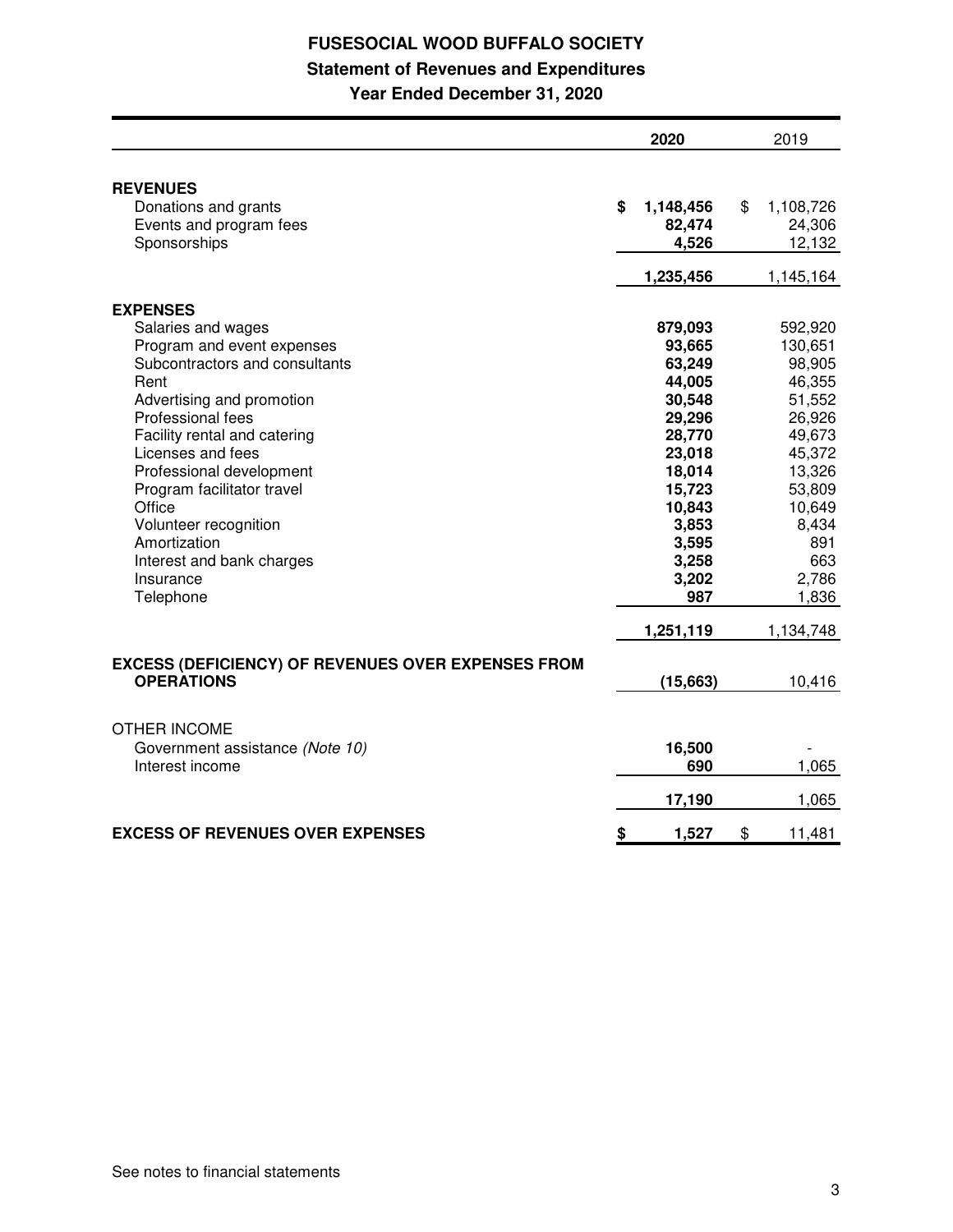# **FUSESOCIAL WOOD BUFFALO SOCIETY**

# **Statement of Financial Position**

**December 31, 2020**

|                                                                                                                                                   | 2020                                                 | 2019                                        |
|---------------------------------------------------------------------------------------------------------------------------------------------------|------------------------------------------------------|---------------------------------------------|
| <b>ASSETS</b>                                                                                                                                     |                                                      |                                             |
| <b>CURRENT</b><br>Cash (Note 3)<br>Contributions receivable<br>Inventory (Note 3)<br>Goods and services tax recoverable<br>Prepaid expenses       | \$<br>544,063<br>26,842<br>36,907<br>17,432<br>5,148 | \$<br>412,973<br>9,360<br>10,150<br>6,320   |
|                                                                                                                                                   | 630,392                                              | 438,803                                     |
| EQUIPMENT (Note 4)                                                                                                                                | 8,750                                                | 729                                         |
| <b>RESTRICTED CASH</b>                                                                                                                            | 128,171                                              | 112,307                                     |
| RESTRICTED TERM DEPOSIT (Note 5)                                                                                                                  |                                                      | 15,206                                      |
|                                                                                                                                                   | \$<br>767,313                                        | \$<br>567,045                               |
| <b>LIABILITIES AND NET ASSETS</b><br><b>CURRENT</b>                                                                                               |                                                      |                                             |
| Accounts payable and accrued liabilities<br>Wages payable<br>Employee deductions payable<br>Deferred contributions (Note 7)                       | \$<br>40,928<br>35,662<br>16,268<br>418,008          | \$<br>25,551<br>19,381<br>12,107<br>255,086 |
|                                                                                                                                                   | 510,866                                              | 312,125                                     |
| <b>NET ASSETS</b>                                                                                                                                 |                                                      |                                             |
| General fund (unrestricted)<br>Invested in equipment fund (internally restricted)<br>Operational deficiency fund (internally restricted) (Note 3) | 119,526<br>8,750<br>128,171                          | 126,678<br>729<br>127,513                   |
|                                                                                                                                                   | 256,447                                              | 254,920                                     |
|                                                                                                                                                   | \$<br>767,313                                        | \$<br>567,045                               |

LEASE COMMITMENTS (Note 8)

# **ON BEHALF OF THE BOARD**

\_\_\_\_\_\_\_\_\_\_\_\_\_\_\_\_\_\_\_\_\_\_\_\_\_\_\_\_\_ Director

\_\_\_\_\_\_\_\_\_\_\_\_\_\_\_\_\_\_\_\_\_\_\_\_\_\_\_\_\_ Director

See notes to financial statements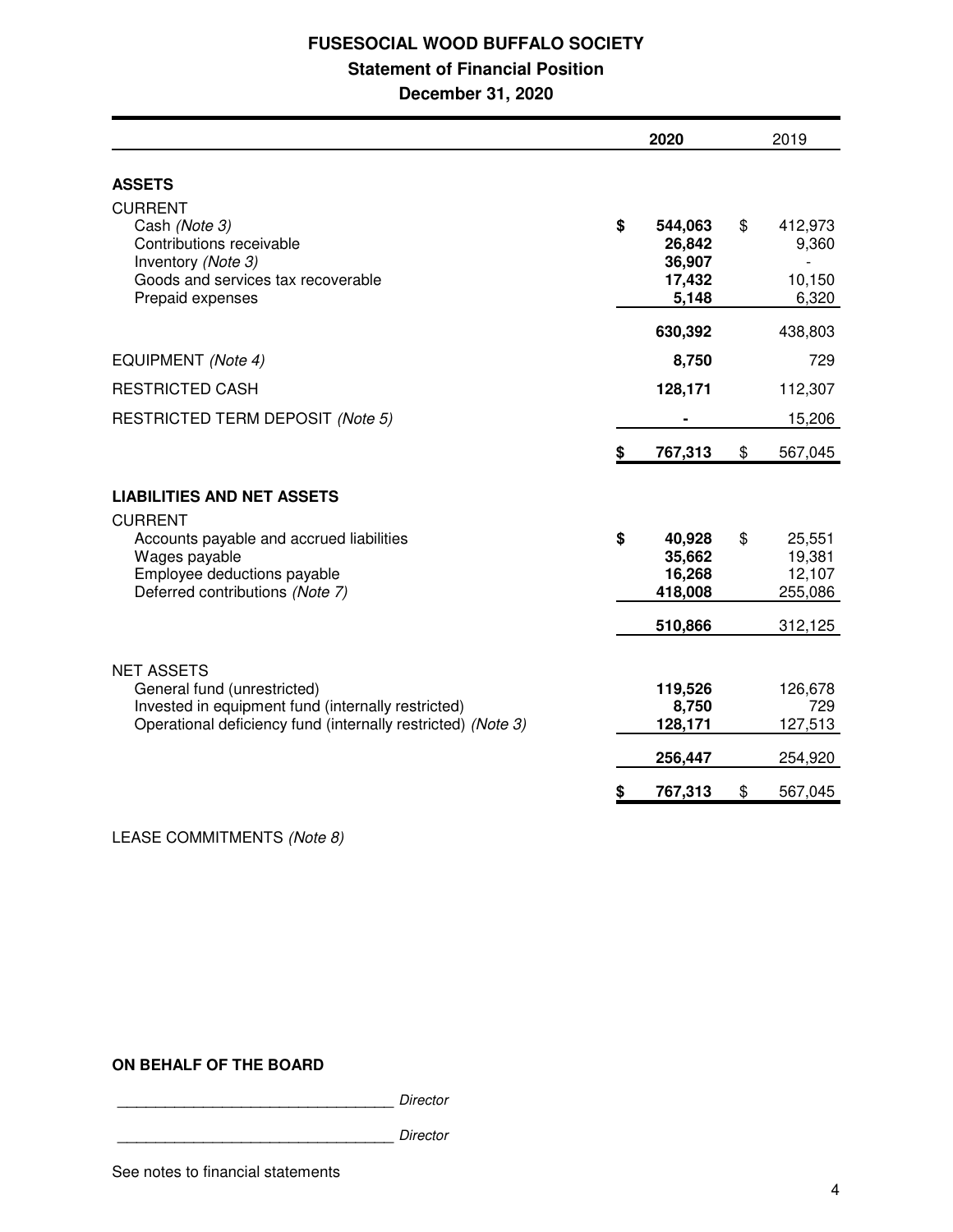# **FUSESOCIAL WOOD BUFFALO SOCIETY Statement of Changes in Net Assets Year Ended December 31, 2020**

|                                                                                        | General<br>Fund<br>(unrestricted) | Invested in<br>Equipment<br>Fund<br>(internally)<br>restricted) |     | Operational<br>Deficiency<br>Fund<br>(internally<br>restricted) |    | 2020                    | 2019          |
|----------------------------------------------------------------------------------------|-----------------------------------|-----------------------------------------------------------------|-----|-----------------------------------------------------------------|----|-------------------------|---------------|
| <b>NET ASSETS -</b><br><b>BEGINNING OF</b><br><b>YEAR</b><br><b>EXCESS OF REVENUES</b> | \$<br>126,678 \$                  | 729                                                             | -\$ | 127,513                                                         | S. | 254,920                 | \$<br>243,439 |
| <b>OVER EXPENSES</b><br><b>INTERFUND TRANSFER</b>                                      | 4,464<br>(11,616)                 | (3, 595)<br>11,616                                              |     | 658<br>$\overline{\phantom{a}}$                                 |    | 1,527<br>$\blacksquare$ | 11,481        |
| <b>NET ASSETS - END OF</b><br><b>YEAR</b>                                              | \$<br>119,526                     | \$<br>8,750                                                     | \$  | 128,171                                                         | \$ | 256,447                 | \$<br>254,920 |

Interfund transfer consists of \$11,616 (2019 - \$892) in relation to to investing in new equipment in the current year.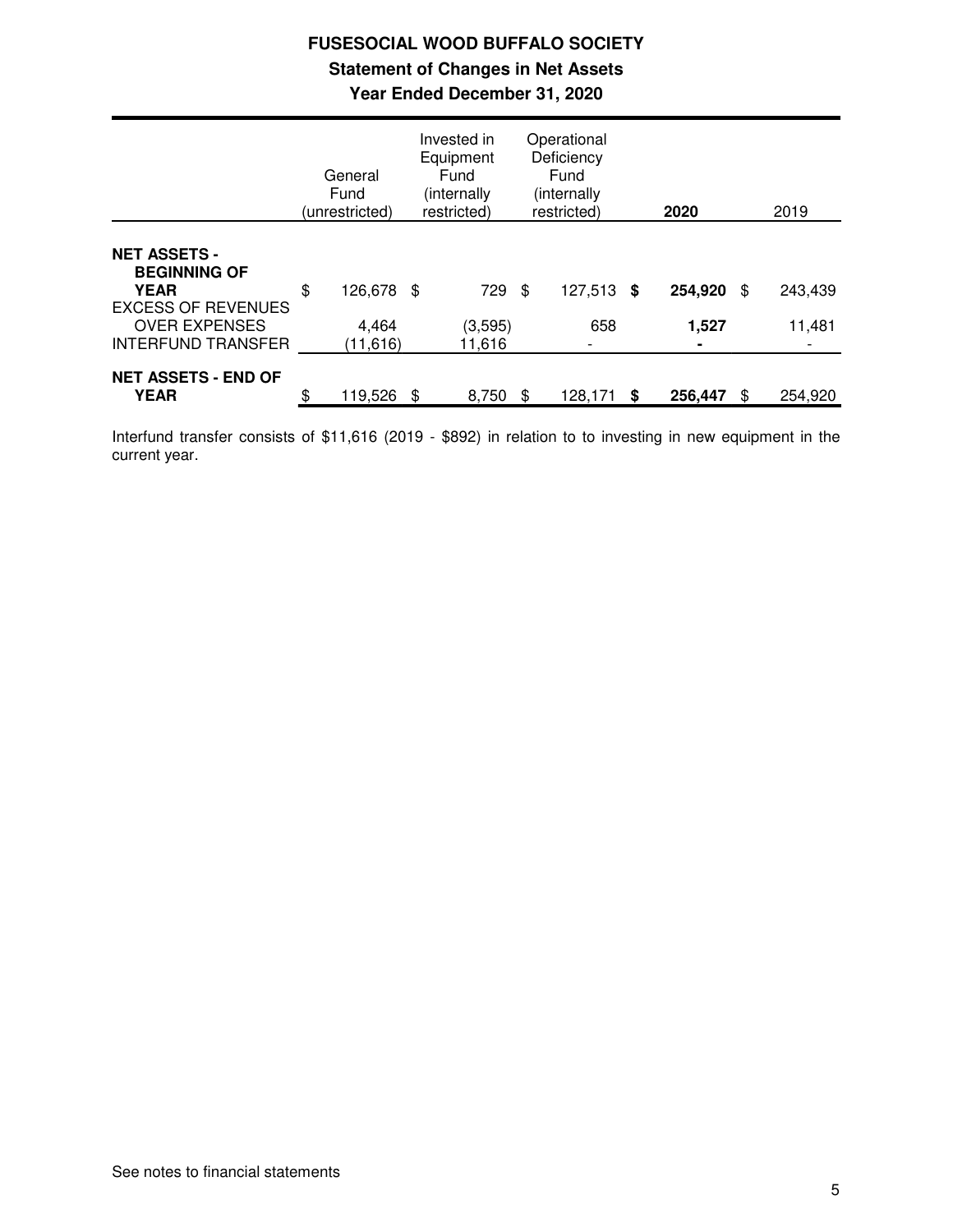# **FUSESOCIAL WOOD BUFFALO SOCIETY Statement of Cash Flows Year Ended December 31, 2020**

|                                                                                                                                                                                                                                                                                      | 2020                                                                                          | 2019                                                                                      |
|--------------------------------------------------------------------------------------------------------------------------------------------------------------------------------------------------------------------------------------------------------------------------------------|-----------------------------------------------------------------------------------------------|-------------------------------------------------------------------------------------------|
| <b>OPERATING ACTIVITIES</b><br>Excess of revenues over expenses                                                                                                                                                                                                                      | \$<br>1,527                                                                                   | \$<br>11,481                                                                              |
| Item not affecting cash:<br>Amortization of equipment                                                                                                                                                                                                                                | 3,595                                                                                         | 891                                                                                       |
|                                                                                                                                                                                                                                                                                      | 5,122                                                                                         | 12,372                                                                                    |
| Changes in non-cash working capital:<br>Contributions receivable<br>Inventory<br>Accounts payable and accrued liabilities<br>Deferred contributions<br>Prepaid expenses<br>Goods and services tax payable<br>Wages payable<br>Employee deductions payable<br>Restricted term deposit | (17, 482)<br>(36, 907)<br>15,377<br>162,922<br>1,172<br>(7, 282)<br>16,281<br>4,161<br>15,206 | 7,126<br>$\overline{a}$<br>(6, 151)<br>44,074<br>5,604<br>2,378<br>4,132<br>2,308<br>(91) |
| Cash flow from operating activities                                                                                                                                                                                                                                                  | 153,448<br>158,570                                                                            | 59,380<br>71,752                                                                          |
| <b>INVESTING ACTIVITY</b><br>Purchase of equipment                                                                                                                                                                                                                                   | (11, 616)                                                                                     |                                                                                           |
| <b>INCREASE IN CASH FLOW</b>                                                                                                                                                                                                                                                         | 146,954                                                                                       | 71,752                                                                                    |
| Cash - beginning of year                                                                                                                                                                                                                                                             | 525,280                                                                                       | 453,528                                                                                   |
| <b>CASH - END OF YEAR</b>                                                                                                                                                                                                                                                            | \$<br>672,234                                                                                 | \$<br>525,280                                                                             |
| <b>CASH CONSISTS OF:</b><br>Cash<br>Restricted cash                                                                                                                                                                                                                                  | \$<br>544,063<br>128,171                                                                      | \$<br>412,973<br>112,307                                                                  |
|                                                                                                                                                                                                                                                                                      | \$<br>672,234                                                                                 | \$<br>525,280                                                                             |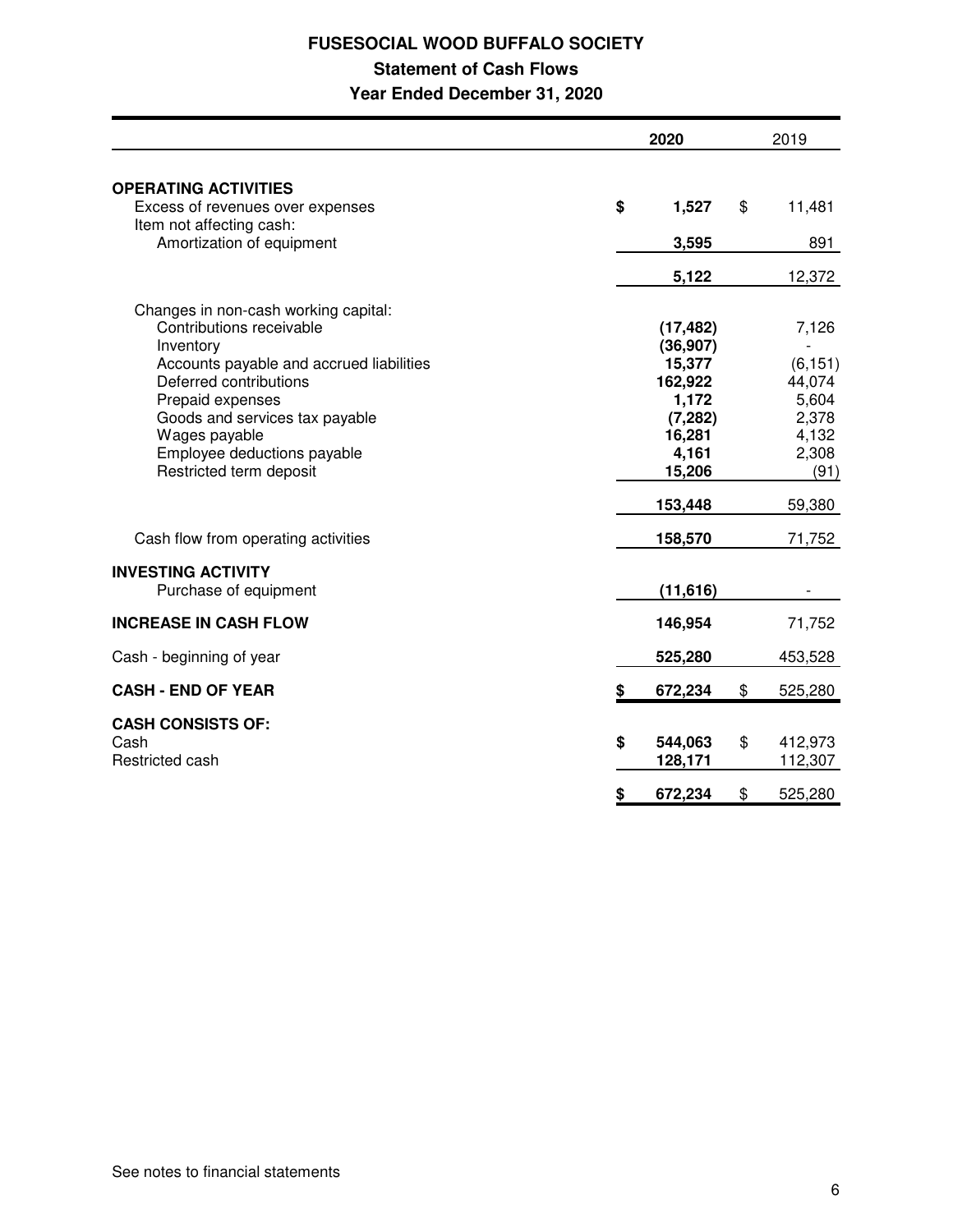## 1. PURPOSE OF THE SOCIETY

FuseSocial Wood Buffalo Society (the "Society") is a not-for-profit organization incorporated provincially under the Societies Act of Alberta in 1999. As a registered charity the Society is exempt from the payment of income tax under Section 149(1) of the Income Tax Act.

The Society strengthens the capacity of Wood Buffalo's social profit sector by providing backbone support that will enable individuals and organizations to meet the needs of a rapidly changing community. The focus of the Society includes increasing public awareness and support for social profit in the community of Wood Buffalo.

# 2. SUMMARY OF SIGNIFICANT ACCOUNTING POLICIES

## Basis of presentation

The financial statements were prepared in accordance with Canadian accounting standards for notfor-profit organizations (ASNFPO).

### Financial instruments

Financial instruments are recorded at fair value when acquired or issued. In subsequent periods, financial assets with actively traded markets are reported at fair value, with any unrealized gains and losses reported in income. All other financial instruments are reported at amortized cost, and tested for impairment at each reporting date. Transaction costs on the acquisition, sale, or issue of financial instruments are expensed when incurred.

### Revenue recognition

FuseSocial Wood Buffalo Society follows the deferral method of accounting for contributions.

Restricted contributions are recognized as revenue in the year in which the related expenses are incurred. Unrestricted contributions are recognized as revenue when received or receivable if the amount to be received can be reasonably estimated and collection is reasonably assured. Endowment contributions are recognized as direct increases in net assets.

Investment income is recognized as revenue when earned.

Events and program fees are recognized as revenue when the events are held.

Government assistance income is recognized as revenue when received.

### Cash and restricted cash

Cash includes cash only. Restricted cash include amounts that are restricted for a specific use.

### Inventory

Inventory is valued at the lower of cost and current replacement cost.

(continues)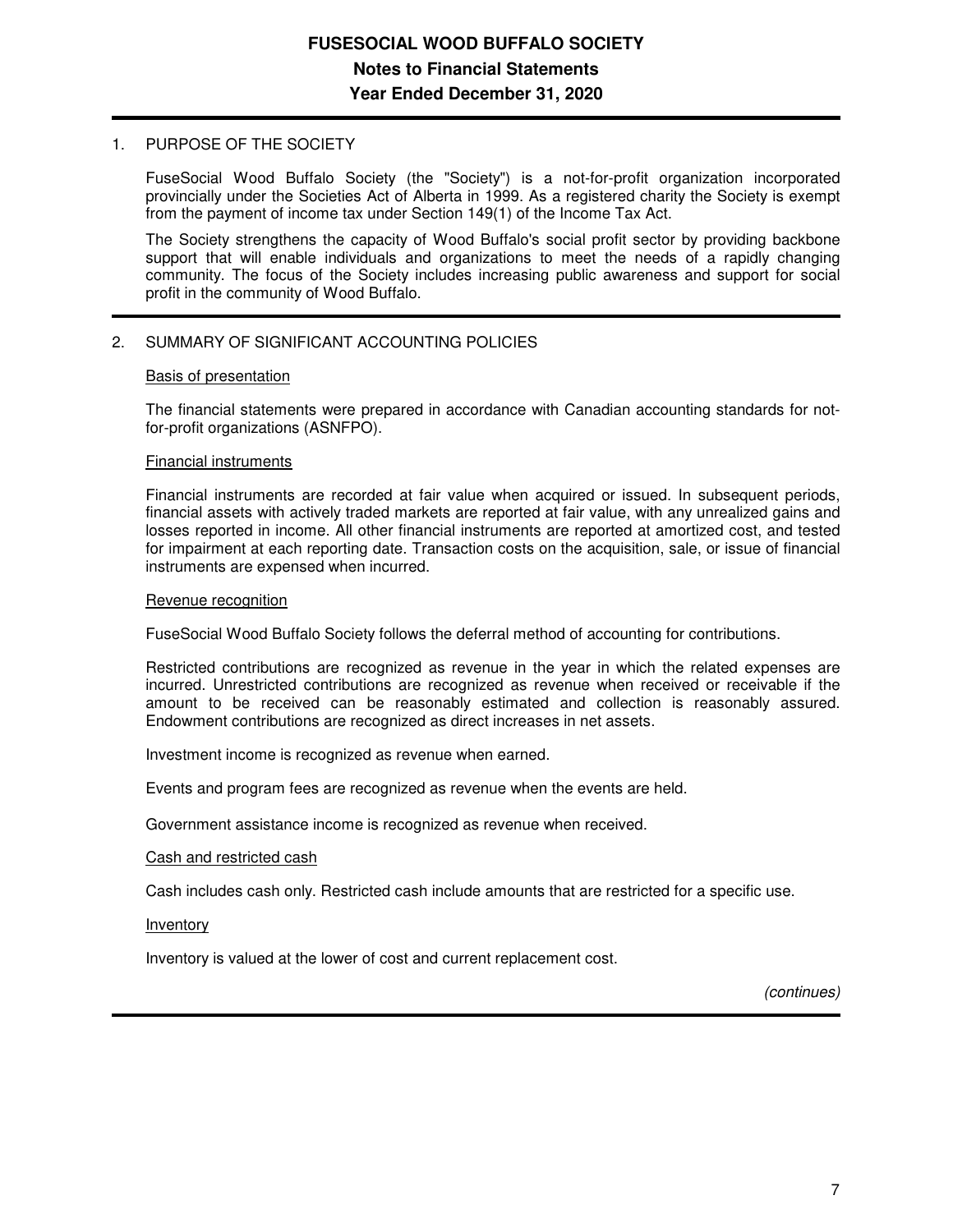## 2. SUMMARY OF SIGNIFICANT ACCOUNTING POLICIES (continued)

### **Equipment**

Equipment is stated at cost or deemed cost less accumulated amortization and is amortized over its estimated useful life at the following rates and methods:

Computer equipment 55% declining balance method

The Society regularly reviews its equipment to eliminate obsolete items. Government grants are treated as a reduction of equipment cost.

Equipment acquired during the year but not placed into use are not amortized until they are placed into use.

#### Contributed services

The operations of the organization depend on the contribution of time by volunteers. The fair value of donated services cannot be reasonably determined and are therefore not reflected in these financial statements.

#### Measurement uncertainty

The preparation of financial statements in conformity with Canadian accounting standards for not-forprofit organizations requires management to make estimates and assumptions that affect the reported amount of assets and liabilities, disclosure of contingent assets and liabilities at the date of the financial statements and the reported amounts of revenues and expenses during the period. Such estimates are periodically reviewed and any adjustments necessary are reported in earnings in the period in which they become known. Actual results could differ from these estimates.

### 3. INVENTORY

|          |        | 2020   |   | 2019                     |
|----------|--------|--------|---|--------------------------|
| Artworks | œ<br>æ | 36,907 | S | $\overline{\phantom{0}}$ |

No inventory is recognized as cost of sales this year, as the artworks are exchanged for volunteers' hours, which are not recorded as income.

# 4. EQUIPMENT

|    |                                | Cost         | Accumulated<br>amortization |      | 2020<br><b>Net book</b><br>value | 2019<br>Net book<br>value |
|----|--------------------------------|--------------|-----------------------------|------|----------------------------------|---------------------------|
|    | Computer equipment             | \$<br>33,020 | \$<br>24,270                | - \$ | 8,750                            | \$<br>729                 |
| 5. | <b>RESTRICTED TERM DEPOSIT</b> |              |                             |      | 2020                             | 2019                      |

| Restricted term deposit (1 year Servus GIC @ 1%, |  |  |  |  |        |
|--------------------------------------------------|--|--|--|--|--------|
| matured on July 7, 2020)                         |  |  |  |  | 15,206 |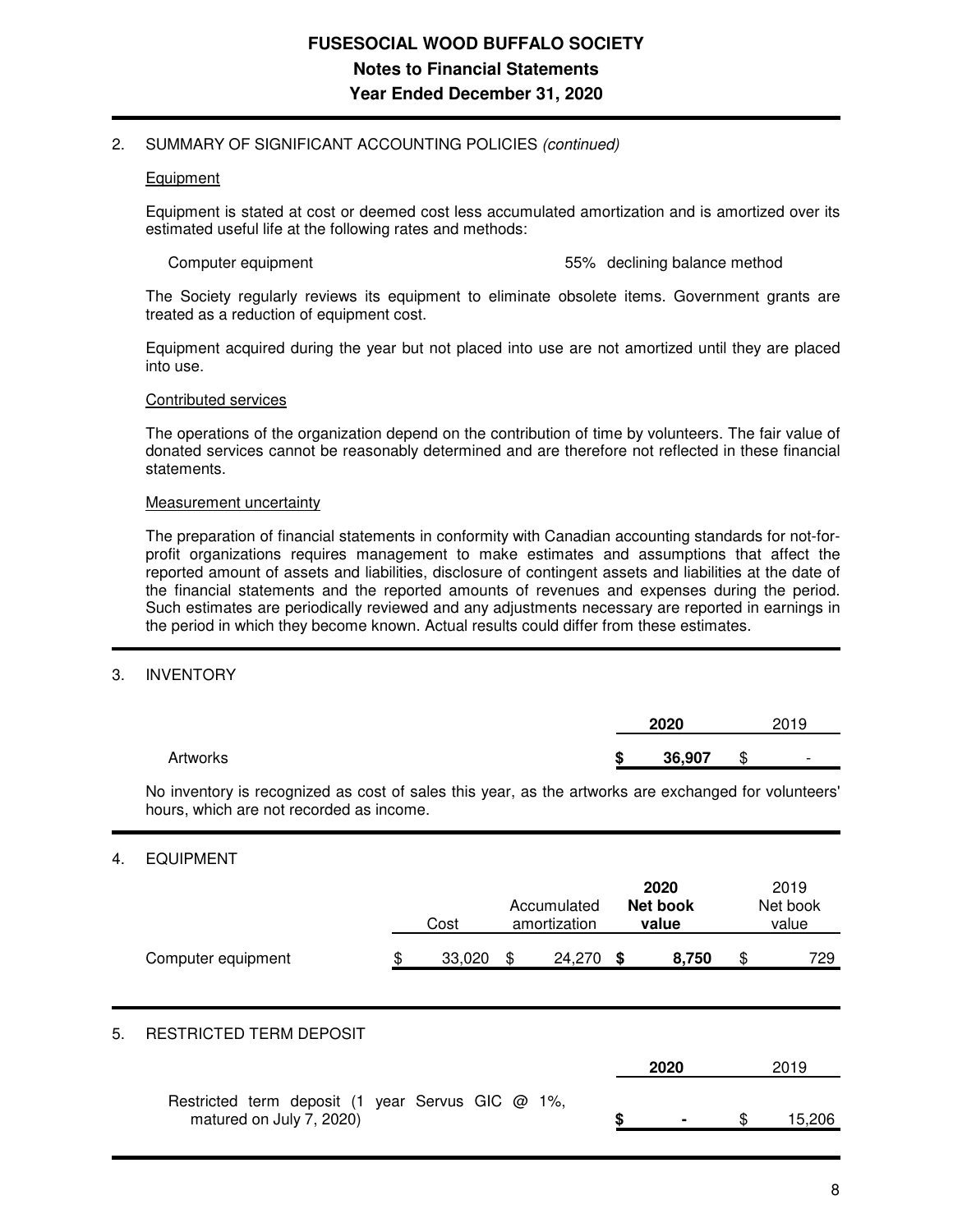## 6. OPERATIONAL DEFICIENCY FUND

The Society possesses a savings account and term deposit that are held for other than current purposes. Upon amalgamation in 2014, these funds were internally restricted in order to ensure the continuation of the Leadership Wood Buffalo program. Therefore, this accumulated surplus represented revenue and net assets in 2014 despite their presentation as deferred contributions. The current period financial statements display the change in presentation of this accumulated surplus subject to internal restrictions. In the 2019 period, the board approved a repurpose of these funds from preserving the Leadership Wood Buffalo program to now acting as the Society's long-term general reserve fund.

On October 22, 2019 it is been resolved that FuseSocial Wood Buffalo Society reallocate the 2018 year-end restriction as such:

| Operational Deficiency Fund<br>Guaranteed Investment Certificate | S | 85,000<br>15,206 |
|------------------------------------------------------------------|---|------------------|
| <b>Executive Director Searches</b>                               |   | 15,000           |
| <b>Board Approved Collaboration Projects</b>                     |   | 10,000           |
| Interest                                                         |   | 2.965            |
|                                                                  |   | 128.171          |

# 7. DEFERRED CONTRIBUTIONS

Deferred contributions represents contributions received for specific purposes which have not been expended at year end.

|                                 |              |                           | Contributions            |               |
|---------------------------------|--------------|---------------------------|--------------------------|---------------|
|                                 | 2019         | Contributions<br>received | recognized as<br>revenue | 2020          |
| Suncor Energy Foundation -      |              |                           |                          |               |
| Core                            | \$<br>67,079 | \$<br>494,963             | \$<br>431,982            | \$<br>130,060 |
| <b>Shared Services</b>          |              | 160,503                   | 56,753                   | 103,750       |
| Suncor Energy Foundation -      |              |                           |                          |               |
| Collaboration                   |              | 50,000                    |                          | 50,000        |
| <b>TimeRaiser Sponsorship</b>   | 5,368        | 54,907                    | 16,744                   | 43,531        |
| Donations & Flood Relief        |              | 69,644                    | 29,644                   | 40,000        |
| Leadership Wood Buffalo         |              |                           |                          |               |
| ('LWB")                         | 28,200       | 36,438                    | 25,408                   | 39,230        |
| <b>Heart Awards</b>             |              | 35,500                    | 28,433                   | 7,067         |
| Convergence YMM                 | 5,337        | 1,575                     | 2,542                    | 4,370         |
| Alberta Culture and Tourism -   |              |                           |                          |               |
| <b>Enhanced Capacity</b>        | 58,262       | 60,000                    | 118,262                  |               |
| <b>Wood Buffalo Community</b>   |              |                           |                          |               |
| Foundation                      | 41,300       |                           | 41,300                   |               |
| The Canadian Red Cross Society  | 28,203       | 145,459                   | 173,662                  |               |
| Canadian Index of Wellbeing     |              |                           |                          |               |
| Community Survey ("CIW")        | 18,251       |                           | 18,251                   |               |
| United Way of Fort McMurray     |              | 21,363                    | 21,363                   |               |
| The Canadian Red Cross Society  |              |                           |                          |               |
| - CIW                           | 2,942        | 19,266                    | 22,208                   |               |
| Regional Municipal Wood Buffalo | 144          | 294,527                   | 294,671                  |               |
|                                 |              |                           |                          |               |

(continues)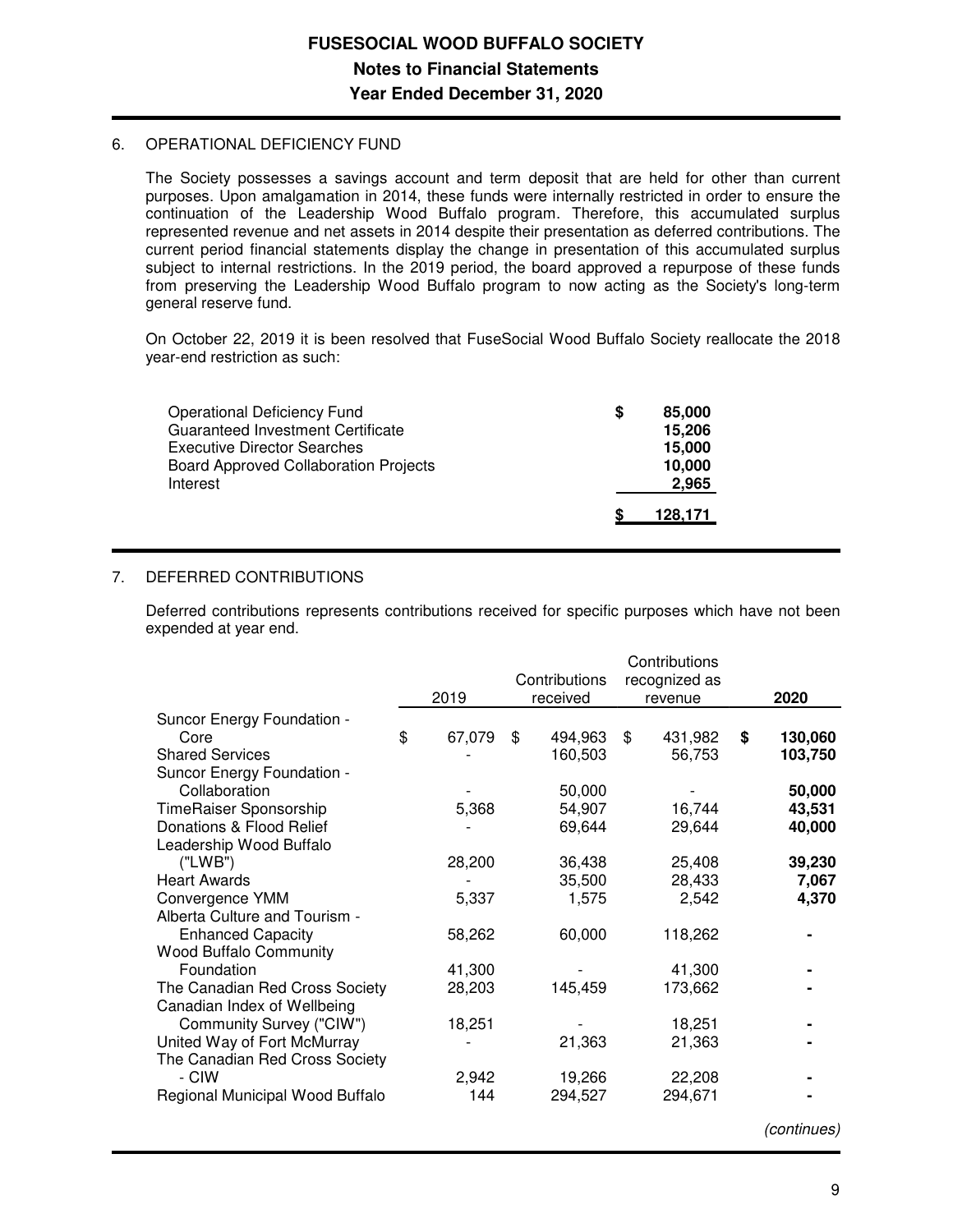# **FUSESOCIAL WOOD BUFFALO SOCIETY Notes to Financial Statements Year Ended December 31, 2020**

# 7. DEFERRED CONTRIBUTIONS (continued)

|                        | 2019                     | Contributions<br>received | Contributions<br>recognized as<br>revenue |   | 2020    |
|------------------------|--------------------------|---------------------------|-------------------------------------------|---|---------|
| Academic Calendar Fees | $\overline{\phantom{0}}$ | 8.330                     | 8.330                                     |   |         |
|                        | 255.086                  | .452.475                  | ,289,553                                  | S | 418,008 |

# 8. LEASE COMMITMENTS

The Society has a long term lease with respect to its premises at the Redpoll Centre that expires on August 31, 2021. Monthly costs are \$3,224 with an annual increase on May 1st of 4%. Subsequent to year-end, a lease agreement was signed with The Fort McMurray Boys' and Girls' Club, which commences on August 1, 2021 and expires on July 30, 2026, with monthly costs of \$3,500.

Future minimum lease payments as at December 31, 2020, are as follows:

| 2021<br>2022<br>2023<br>2024<br>2025 | \$ | 33,305<br>42,000<br>42,000<br>42,000<br>42,000 |
|--------------------------------------|----|------------------------------------------------|
| Thereafter                           |    | 24,500                                         |
|                                      | \$ | 225,805                                        |
|                                      |    |                                                |

# 9. IN-KIND CONTRIBUTIONS

In the current year, the Society received no in-kind contributions with a fair market value of \$0 (2019 - \$9,447).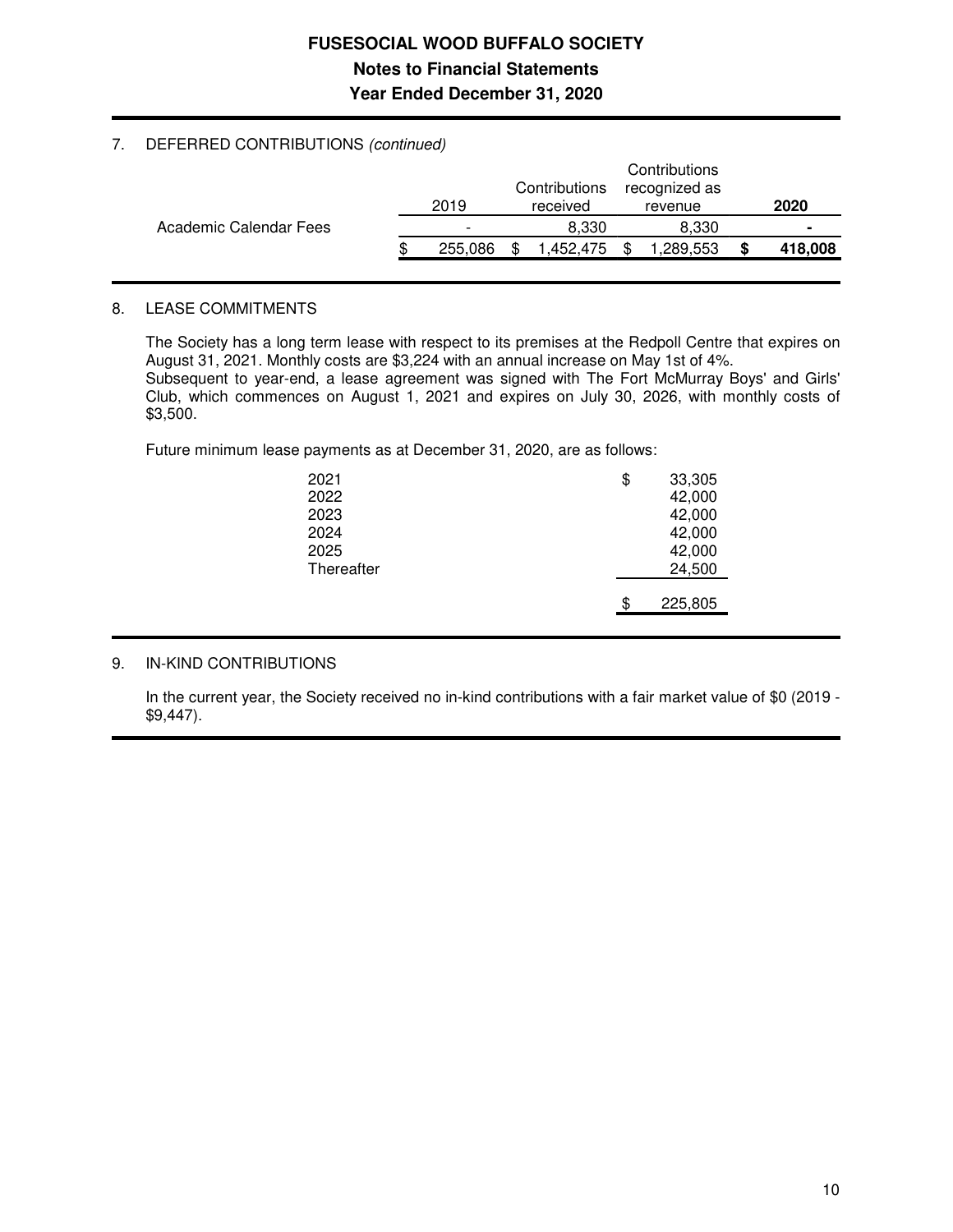## 10. GOVERNMENT ASSISTANCE

Due to the negative economic impact of the COVID-19 pandemic, the Government of Canada released the Temporary Wage Subsidy for Employers (TWSE) program on March 2020.

The TWSE allows eligible employers to reduce the amount of payroll deductions they would otherwise be required to remit to the Canada Revenue Agency from March 18, 2020 to June 19, 2020.

The Company qualified for TWSE for the following periods in the fiscal year:

|                                                                                             | 2020 |        |
|---------------------------------------------------------------------------------------------|------|--------|
| Temporary Wage Subsidy for Employers (TWSE)<br>Period from March 18, 2020 to March 31, 2020 | S    | 3.021  |
| Period from April 01, 2020 to April 30, 2020                                                |      | 6,494  |
| Period from May 1, 2020 to May 31, 2020                                                     |      | 6,985  |
|                                                                                             |      | 16,500 |
|                                                                                             |      | 16.500 |

As at December 31, 2020, the Society has received the full amount of the TWSE.

The entire TWSE relevant to the fiscal year has been recorded as government assistance revenue received by the Society during this period.

## 11. FINANCIAL INSTRUMENTS

The Society is exposed to various risks through its financial instruments and has a comprehensive risk management framework to monitor, evaluate and manage these risks. The following analysis provides information about the Society's risk exposure and concentration as of December 31, 2020.

### Liquidity risk

Liquidity risk is the risk that an entity will encounter difficulty in meeting obligations associated with financial liabilities. The Society is exposed to this risk mainly in respect of its receipt of funds from its funders and other related sources, obligations under operating leases, accounts payable, and accrued liabilities.

### Market risk

Market risk is the risk that the fair value or future cash flows of a financial instrument will fluctuate because of changes in market prices. Market risk comprises three types of risk: currency rate risk, interest rate risk and other price risk. The Society is mainly exposed to interest rate risk.

### Interest rate risk

Interest rate risk is the risk that the value of a financial instrument might be adversely affected by a change in the interest rates. In seeking to minimize the risks from interest rate fluctuations, the Society manages exposure through its normal operating and financing activities. The Society is exposed to interest rate risk primarily through its restricted term deposit.

Unless otherwise noted, it is management's opinion that the Society is not exposed to significant other price risks arising from these financial instruments.